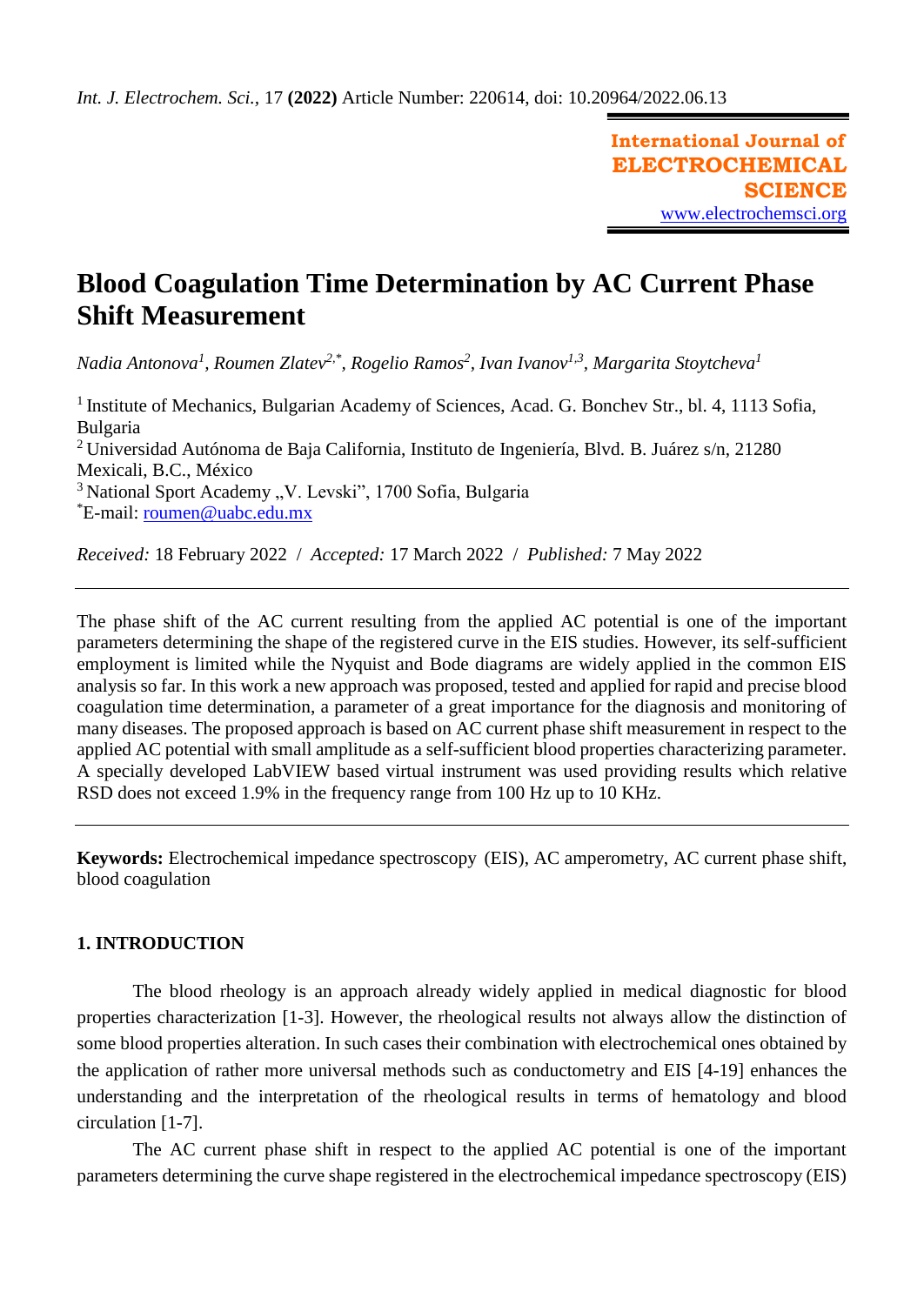but its self-sufficient employment is very limited so far, while the Nyquist and Bode diagrams are widely applied in the common EIS analysis. Unfortunately, the Nyquist curves interpretation is complicated requiring qualified personal. However, the AC current phase shift could bring unique information about samples having complicated heterogeneous structure such as the blood ones which represents a complex mixture of blood cells, organic and inorganic substances dispersed or dissolved in conductive liquid.

The double electrical layer formed on the electrode/electrolyte interface resulting from electrical charges exchange or adsorption or both, possesses electrical capacitance of a few dozen microfarads per centimeter [20]. According to the theoretical models of the double layer structure, the equivalent electrical circuit of an electrode/electrolyte interface is composed by resistors R and capacitors C [20- 22]. As known, the electrical circuits containing capacitors or/and inductances represent nonlinear electrical circuits and the application of AC voltage across their terminals results in AC current response, which phase is shifted toward the applied AC voltage [23]. The phase shift amplitude is determined by the electrical circuit structure, its components values and the applied frequency [21].

Being an electrochemical interface forming a double layer, the blood sample/electrode interface represents a nonlinear electrical circuit and that is why it could be expected an AC current phase shift appearing when an AC potential is applied on the electrode. Its amplitude depends on the values of the equivalent electrical circuit components R and C [21] depending on the blood cells concentration and orientation as well as on their adsorption on the electrode surface [24]. So, it could be expected that the AC current phase shift could represent a self-sufficient parameter able to characterize some blood properties.

Based on this assumption the aim of this work is the application of the AC current phase shift measurement in a narrow frequency range or at a single frequency for precise blood coagulation time determination, an important parameter in the diagnosis and monitoring of many diseases

## **2. EXPERIMENTAL**

## *2.1 Measuring instrument and measuring cell*

A virtual measuring instrument based on NI USB 6003 Data Acquisition System (National Instrument, USA) was employed in all the experiments (see Figure 1). Dummycell 2 (Autolab, Switzerland) was employed for measuring instrument precision determination. A software controlled sinusoidal generator was used to produce low amplitude AC voltage (100 mV p-p) with variable frequency in the range from 1 Hz to 10 KHz applied to the electrodes through a booster amplifier. A specially modified measuring cell having 0.8 mL sample capacity developed by the authors earlier [6] to be compatible with the Contraves Low Shear 30 rotational viscometer was employed in all the experiments (see Figure 1). For this purpose, two Pt electrodes were incorporated to the internal wall of the cylindrical viscometer measuring cell (cup) connected to the measuring instrument by the aim of Au sliding contacts. Additionally, thin insulation film was deposited on the metallic viscometer measuring cylinder (bob) immersed in the blood sample to avoid current passage through it during the simultaneous measurements of the phase shift and the viscosity.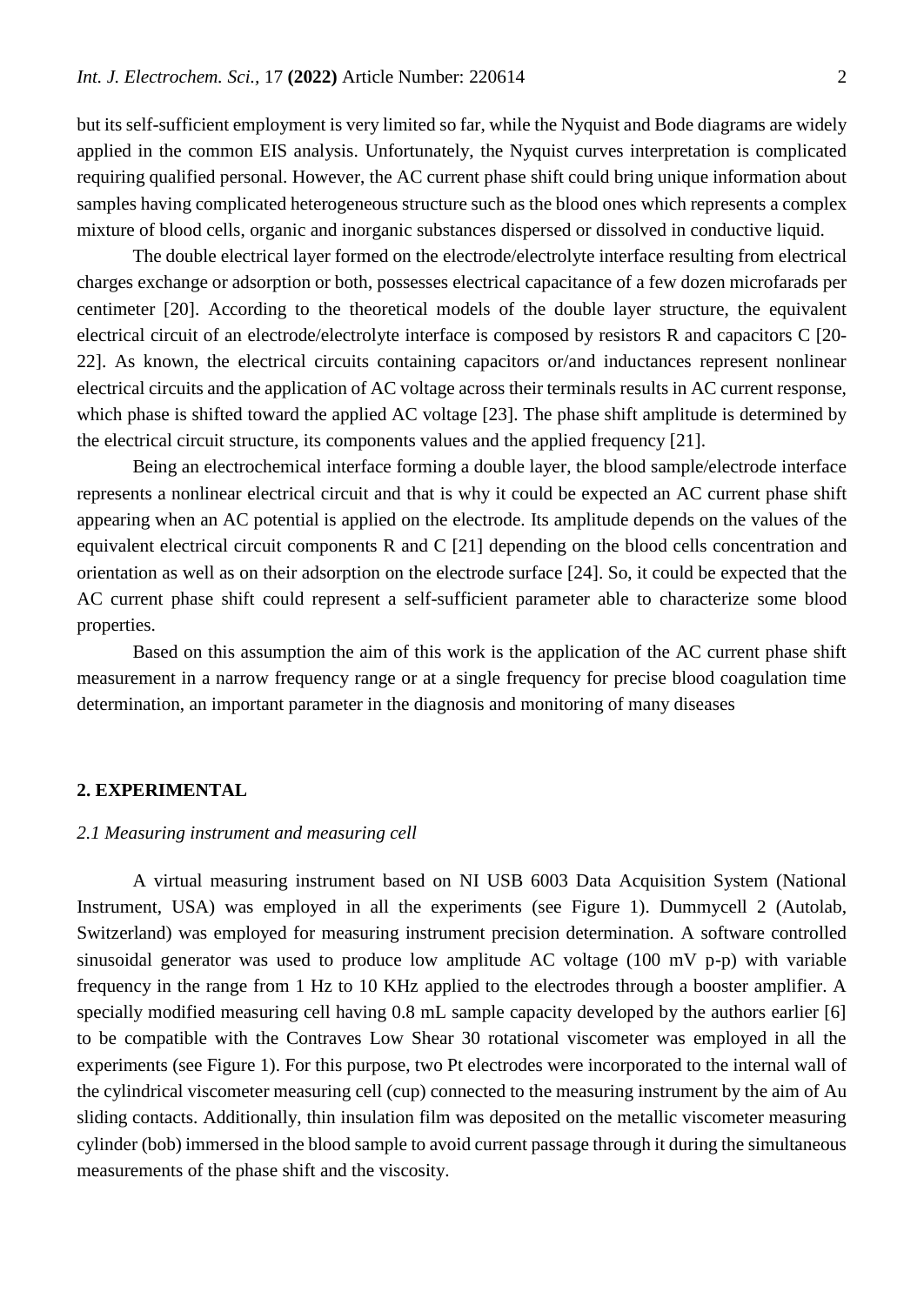The phase shift between the applied AC potential and the resulted AC current was calculated after the data acquisition termination and their transfer to the computer. The Discrete Wavelet Transform (DWT) applying the Denoise function of Lab View (LV) was employed for the curve smoothing [25, 26]. The main advantages of the DWT are keeping the shape, the slope and the amplitude of the "noisy" source curve, as well as prevention of the precision degradation of the phase shift determination caused by curve displacement over the X axis during the curve processing, a common disadvantage of the other curve smoothing methods.



**Figure 1.** Measuring cell holder (Contraves Low Shear 30 rotational viscometer) photo (left); measuring cell and virtual instrument block diagram (right)

#### *2.2 Reagents*

The blood samples were taken in in a closed system using factory prepared 10 mL sterile tubes with Li heparin deposited on the tube walls to avoid the natural blood coagulation before the experiments. 2% solution of CaCl<sub>2</sub> in DI H<sub>2</sub>O was used as coagulation provoking agent.

#### *2.3 Method*

The measurement of AC current phase shift was done in parallel with the hemorheological investigation applying a very simple procedure consisting of the following steps: 1. Addition of the blood sample of about 0.8 mL into the measuring cell (cup). The sample took the gap between the internal cell wall and the viscometer measuring cylinder (see Figure 1); 2. Turning on the measuring cell rotation; 3. Application of the AC potential with sweeping frequency; 4. Simultaneous data acquisition of the imposed AC potential and resulting AC current during the frequency scan; 5. Treatment of the saved data (curve smoothing) and phase shift angle evaluation. The hemorheological experiments were performed within 3 hours after the venepuncture applying a rotational viscometer (Couette viscometer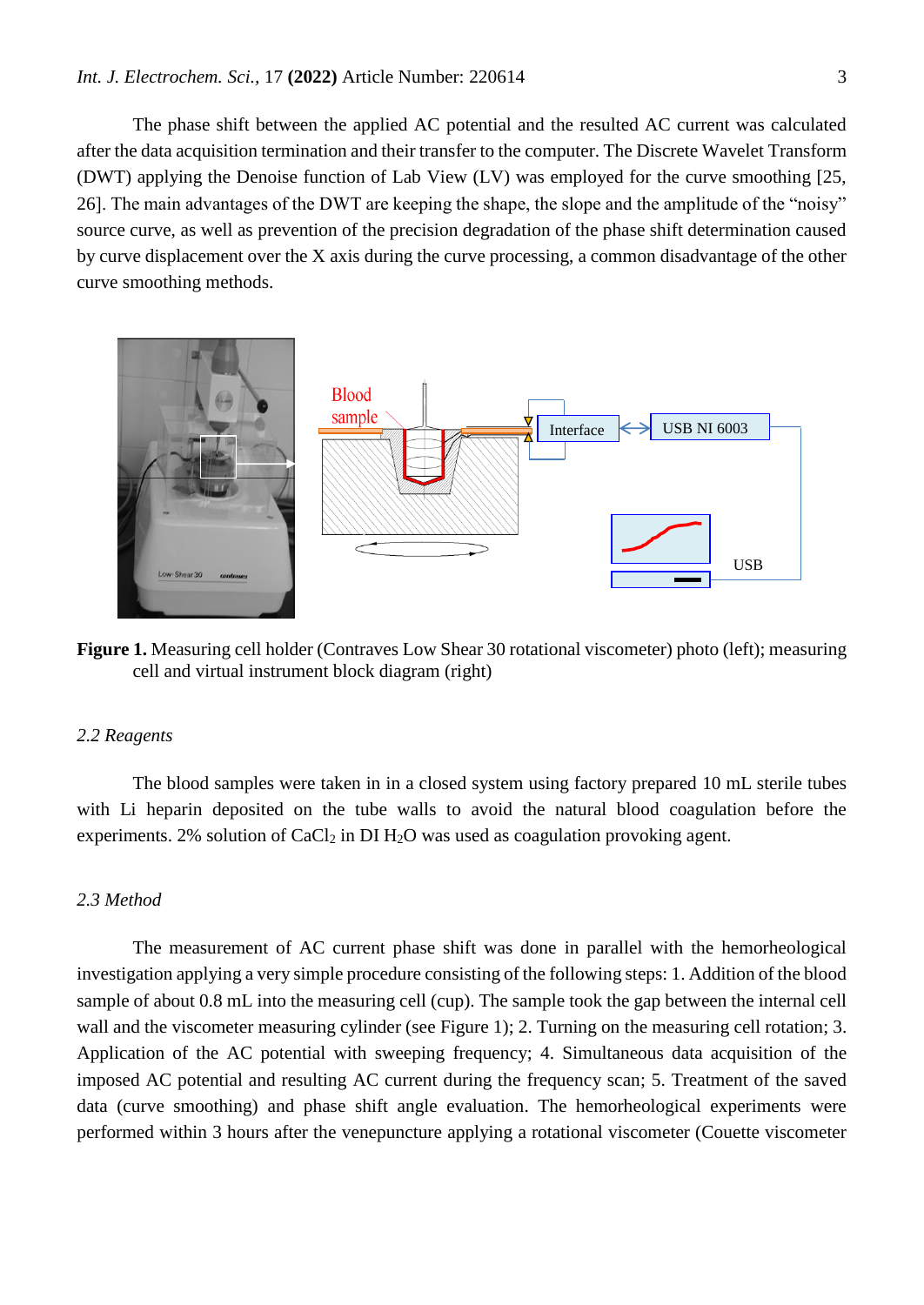Contraves Low Shear 30) under conditions of steady blood flow at shear rates (*γ*) within the range of  $0.0237$  s<sup>-1</sup> and 128.5 s<sup>-1</sup>.

## **3. RESULTS AND DISCUSSIOIN**

#### *3.1 Typical AC current phase shift response*

The phase shift approach subject of the present work was applied for blood coagulation time determination comparatively with the shear stress (apparent dynamic viscosity) registration at different rotational rates in the range from 300 to 50 rpm, starting from the highest to the lowest value. The blood, being electro-conductive but heterogeneous system possesses different properties at different rotational rates corresponding to different shear rates, because of red blood cell (RBC) blood cells aggregates formation and RBC deformability. This requires the highest rate to be applied first to destroy the already formed aggregates homogenizing this way the blood sample.



**Figure 2.** Whole blood sample conductivity vs. the time at rotation rate in the interval from  $128.5 s<sup>-1</sup>$  to 0, 0237 s<sup>-1</sup> decreasing gradually with a step of 10 rpm s<sup>-1</sup> every 10 s. Ht (hematocrit)=45,4 %,  $T=37$  °C.

The conductometry was applied to determine the appropriate frequency scan range yielding maximal phase shift response. For this purpose the especially modified measuring cell (cup) suitable for conductometric measurements were applied rotated by the Contraves Low Shear 30 rotational viscometer (see Figure 1). Theoretically, the phase shift get ahead of the imposed AC voltage and its phase shift  $\Phi = -90^\circ$  in case of strictly capacitive loads. However, in case of mixed resistive-capacitive loads the phase shift angle lies in the interval between 0° and -90° and its value is determined by the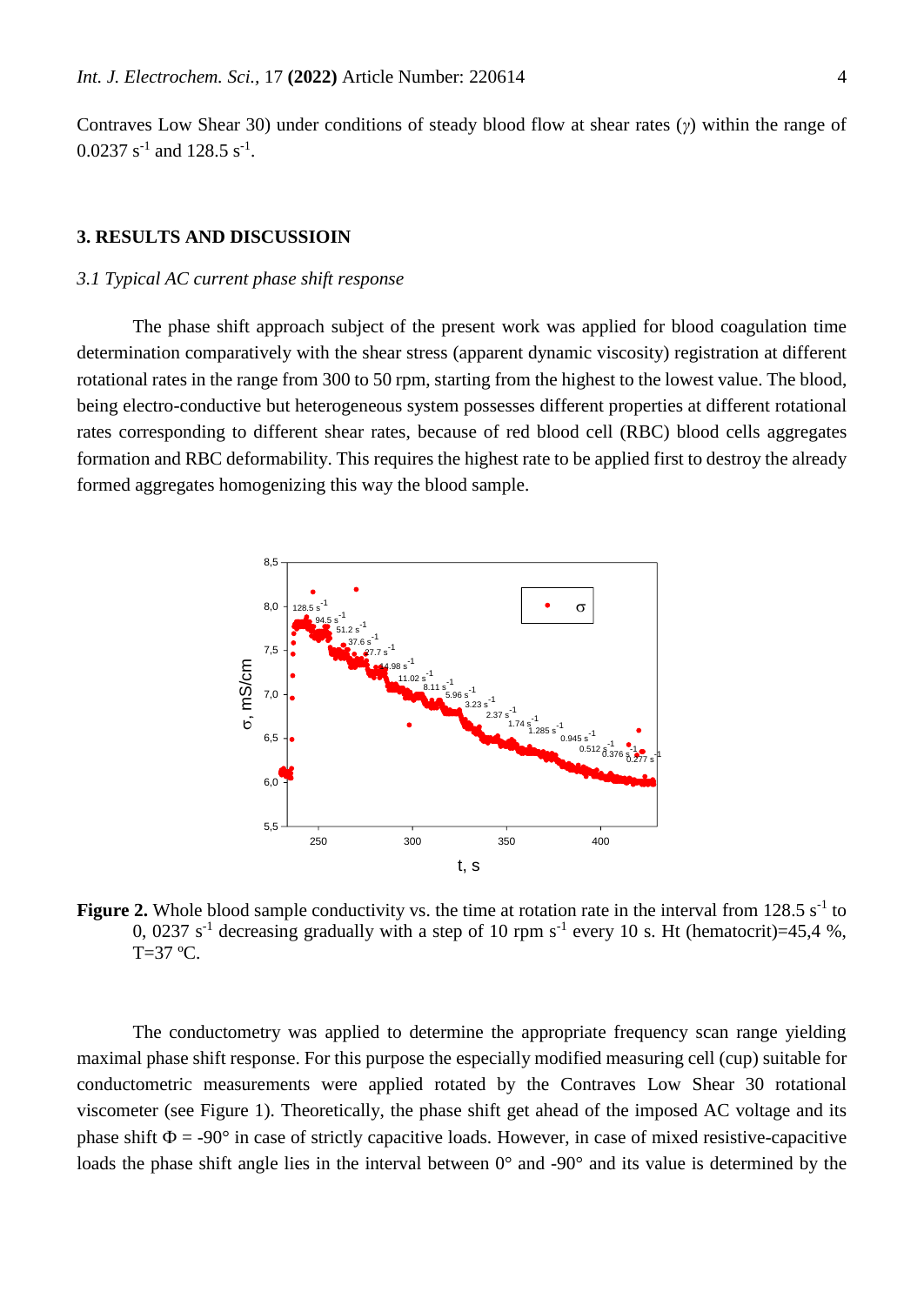capacitors C and the active resistors R values. The capacitor C value determines the capacitive resistance  $X_c$  of the electrode/liquid phase interface impedance according to the equation  $X_c = 1/\omega C$  (Equation 1) [27, 28]. In case of capacitor and resistor connected in series (which is the case of the electrode/liquid sample interface) the AC current phase shift  $\Phi$  can be calculated from the vector impedance triangle and expressed by the following equation:  $\Phi = \tan^{-1}(X_C/R)$  or  $\Phi = \tan^{-1}(I/\omega CR)$  (Equation 2) [27]. The active resistor value R depends on the measuring cell rotational rate because it affects the formed blood cells aggregates and hence the thickness of the adsorbed blood cells on the electrode surface which according to the Ohm law determines the active resistance R value. The blood sample conductivity (1/R value) was registered along the time decreasing the rotational shear rate gradually from 128.5  $s^{-1}$  to 0, 0237  $s^{-1}$  with a step of 10 rpm s<sup>-1</sup> every 10 seconds and the curve is presented in Figure 2. Contraves Low Shear 30 rotational viscometer was employed for the measuring cell rotation with precisely controlled rate.

It was found from the experimental results that the blood sample conductivity decrease from 7.7 to 6.0 mS cm in the range of shear rates from  $128.5 s<sup>-1</sup>$  to 0, 0237 s<sup>-1</sup>. These values of the conductivity correspond to active resistance interval from 129.8 to 166.6 Ohms. Taking into account that the double layer capacitance is about 40  $10^{-6}$  F/cm as found by many authors [29 - 31] and that the surface area of the Pt electrodes integrated to the measuring cell is  $0.52 \text{ cm}^2$  one may found that the capacitance of the Pt electrode/blood sample interface is 20.8 10<sup>-6</sup> F. Replacing these values in Equation 2 one can obtain:  $Φ = tan^{-1} (1/ω 20.8 10<sup>-6</sup> 115 10<sup>3</sup>) = tan^{-1} (1/2.39 ω)$ . This equation shows that it could be expected greater phase shift response  $\Phi$  if higher frequency is applied. However, the AC phase shift altering will be more significant at higher frequencies and will result in lower precision due to the blood sample aggregates existence. That is why a moderate frequency interval was chosen to be applied in phase shift measuring experiments: from 100 to 1000 Hz avoiding this way the mentioned problem.

First, a coarse preliminary frequency scan was performed in the range from 100 to 1000 Hz simultaneously registering the resulting AC current phase shift and the blood shear stress (apparent dynamic viscosity) at different rotational rates. Families of Bode diagrams in the frequency range from 100 to 1000 Hz registered along the time after the addition of the coagulation agent  $CaCl<sub>2</sub>$  to the blood sample are presented in Figure 3. The registered curves were obtained by the repetitively application of frequency scans in the mentioned frequency interval every 3 minutes.

As expected the initial phase shift values were negative due to the still predominant capacitive component of the interface impedance (the sample still was keeping its liquid state). This result correlates very well with the theoretical models and the equivalent electrical circuit configuration of an electrode/electrolyte interface [20-22]. The structural changes of the blood sample later caused additional phase shift in negative direction due to augmenting of the interface capacitive component value domination probably resulted from adsorption occurring on the electrode surface.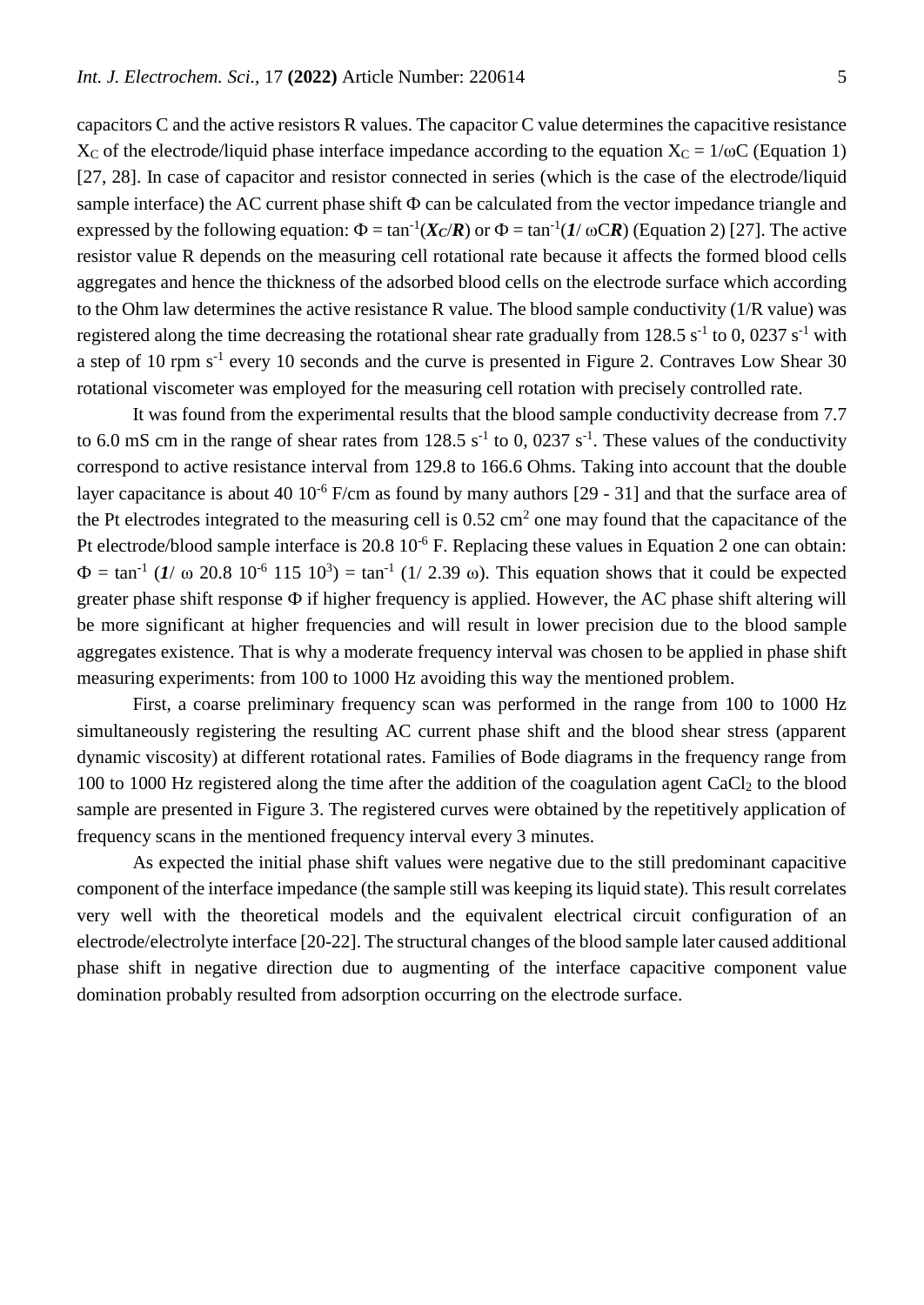

**Figure 3.** AC current phase shift in the frequency range from 100 to 1000 Hz vs. the time after addition of CaCl<sup>2</sup> as a coagulation agent to the blood sample

The beginning of the coagulation process however causes progressive blood sample solidification and corresponding increase of the active resistor value at the expense of the capacitor one forming the interface equivalent electrical circuit provoking this way a rapid increase of the AC phase shift in positive direction. This increase continues up to the termination of the coagulation process which makes the resistive component of the interface impedance totally predominant.

The 3D plot presented in Figure 3 showed that the phase shift curves vs. the time keep the same shape in the entire frequency scan range between 100 and 1000 Hz but providing different AC phase shift response amplitudes. This fact allows the employment of a single frequency value yielding the maximal response which can make shorter the determination time. The analysis of the results showed that the AC current phase shift amplitude registered at 1000 Hz was the maximal: rising from –61.5 up to 40.3 degrees allowing precise determination of the coagulation time (see Figure 4). This frequency value was chosen to be applied in all the further experiments. The coagulation time was found to be 7 minutes and 15 seconds using the data presented in Figure 4. This result differs from the natural coagulation time due to the presence of the anticoagulant agent (sodium heparin) added to the sample to preserve its coagulation before the experiment.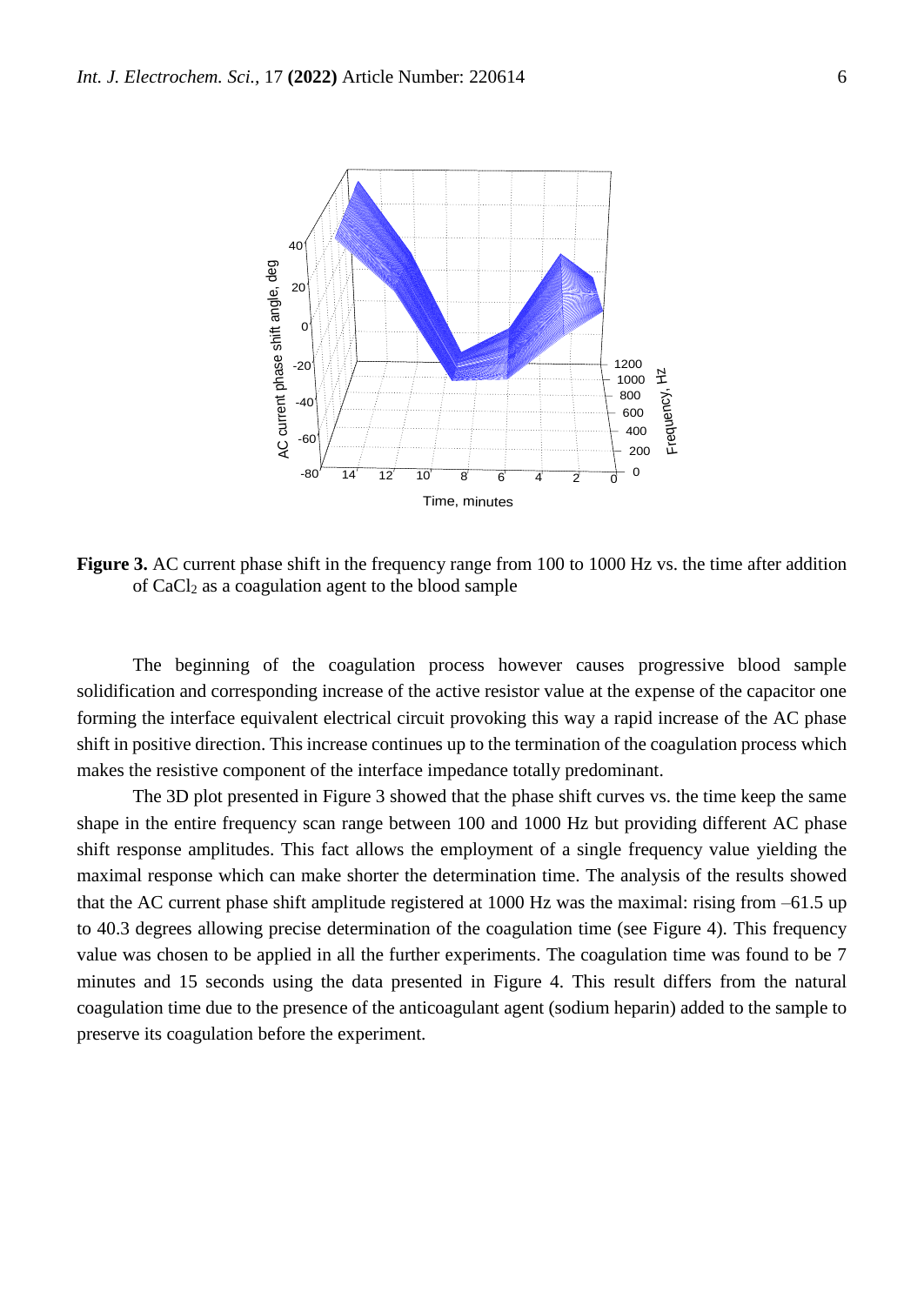

**Figure 4.** 2D and 3D graphics of the Phase shift vs. the Time at 100, 500 and 1000 Hz for whole blood samples at gradually decreasing rotational rates from 128,5  $s^{-1}$  to 0,277  $s^{-1}$ , after addition of 100  $\mu$ L 2% solution CaCl<sub>2</sub> to 0.8 mL blood sample (1 minute measuring intervals)

Preliminarily the dynamic viscosity of a normal whole blood sample containing sodium heparin only was registered in the gradually decreasing rotational rates interval from 128,5  $s^{-1}$  to 0,277  $s^{-1}$ ; see Figure 5 right. There the blood sample dynamic viscosity is high at the beginning of the experiment but decreases with the rotational rate decreasing due to the blood sample homogenization caused by the cell aggregates decomposition at the initial high rotational rate.

The dependence of the whole blood apparent dynamic viscosity vs. the time at the mentioned above shear rates interval was registered after the coagulation agent addition and the curve is presented in Figure 5 left. As seen there the blood coagulation is not able to yield a sharp jump of the viscosity response because the blood sample viscosity was already suppressed by the initial aggregates decomposition by the high rotational rate applied first. As a result, a wave shaped response curve (blood viscosity vs. the time) was registered which slope does not allow the precise determination of the beginning of the blood coagulation. In contrast a peak shaped curve was registered employing the phase shift method, subject of the present work. The X coordinate (time) of the peak clearly marks the moment of the blood coagulation beginning. The comparison of the results obtained by the rheological and phase shift methods showed that the phase shift registration can be a very useful supplement of the already widely applied rheological methods in case of unsatisfactory results obtained by the rheological methods application.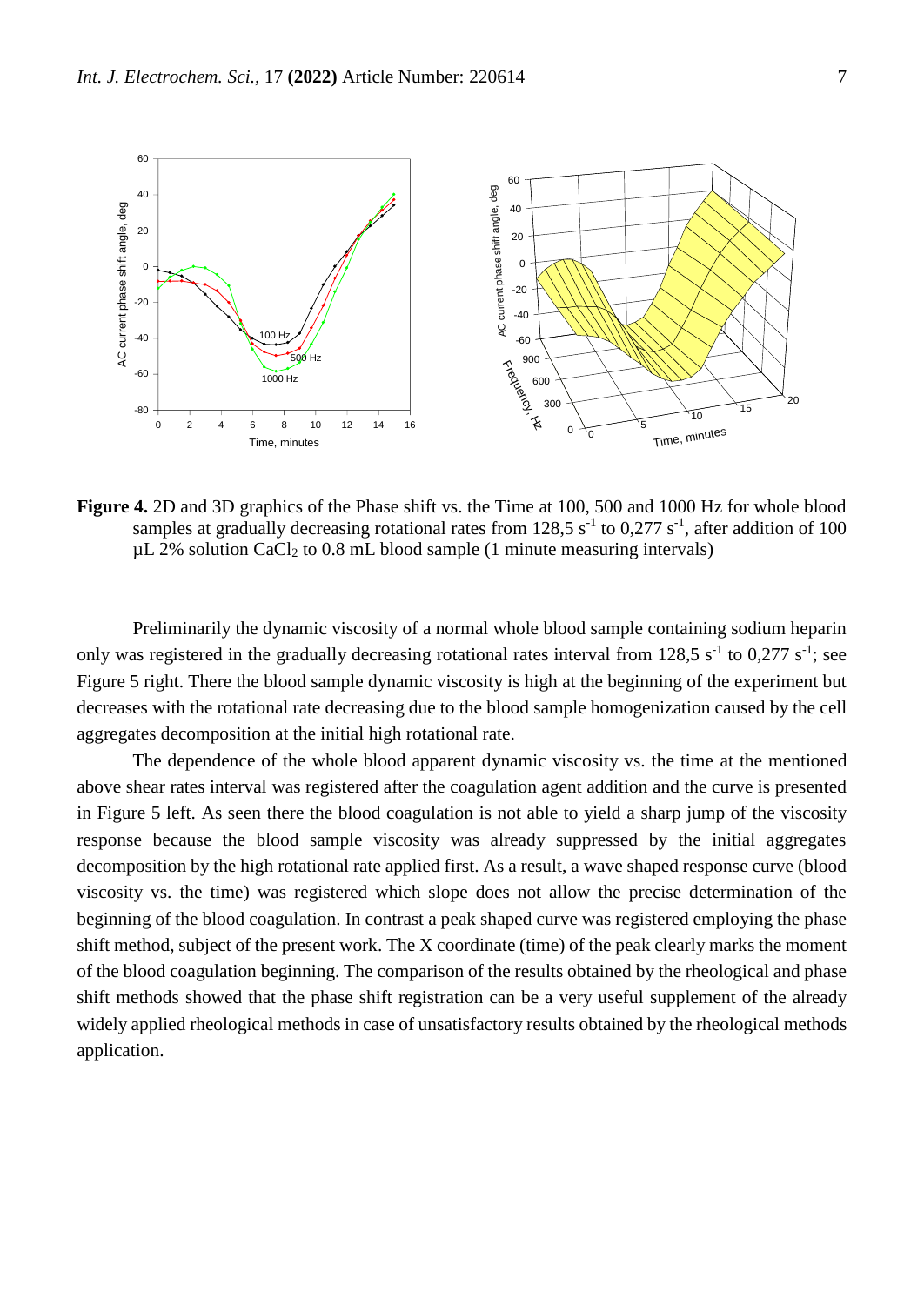

**Figure 5.** Left: Whole blood dynamic viscosity vs. the time after addition of 100 µL 2% solution CaCl<sub>2</sub> to 0.8 mL blood sample, Ht =34,4 %, T=37 ºC. Right : blood sample shear stresses vs. time at gradually decreasing rotational rates from 128,5 s<sup>-1</sup> to 0,277 s<sup>-1</sup>, Ht =45,4 %, T=37 °C.

#### *3.2 Precision of the determination*

The precision of the determination which is a crucial parameter for each measuring method including the AC current phase shift measurement was determined over the entire frequency range between 1 Hz and 10 KHz and the results are presented below. For this purpose, a standard "dummy cell" widely used for such purposes in the electrochemistry was employed. A "dummy cell" was chosen because of the impossibility to prepare real standards samples with known properties. AC voltages with constant amplitude of 100 mV (p-p) and frequency 1, 10, 100, 1000 and 10 000 Hz were applied on its terminals. The obtained relative standard deviations of the determined phase shift at these conditions are presented in Table 1.

**Table 1**. Precision of the phase shift measurement determined by "dummy cell" application

| $- -$<br>. .<br><b>Ancy</b><br>11L   |   |                                                | 100 | $\Omega$<br>''00C | 000                           |
|--------------------------------------|---|------------------------------------------------|-----|-------------------|-------------------------------|
| $\sim$ $\sim$<br>$\%$<br><b>TANT</b> | . | $\sim$ $\sim$<br>$\mathbf{1} \cdot \mathbf{0}$ | ⊥∙∪ | . .               | $\mathbf{1} \cdot \mathbf{0}$ |

The best precision was obtained at 1 KHz but the results obtained at the other frequency values are very similar, and an average value of 1.81 % was calculated for the entire frequency range.

## **4. CONCLUSION**

A new approach was proposed and tested: AC current phase shift measurement as blood selfsufficient characterizing parameter. A virtual instrument for its application was developed and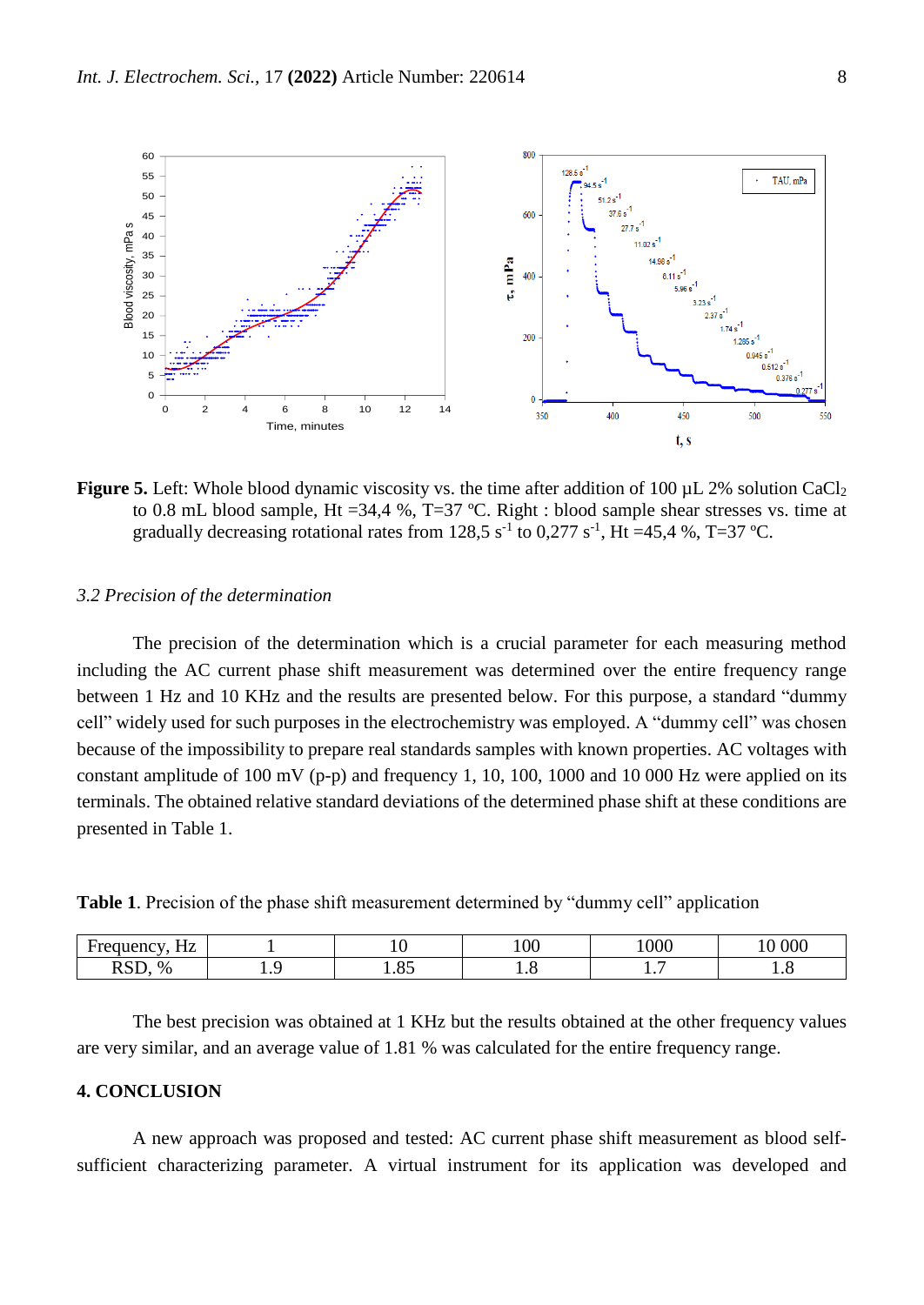characterized in the frequency range between 1 Hz and 10 KHz. The precision of the results determined as Relative Standard Deviations does not exceed 1.9% in the entire frequency range.

The proposed approach was applied for blood coagulation time determination comparatively with the shear stress (dynamic viscosity) method. Better results in terms of precision were obtained applying the proposed method. The frequency of 1000 Hz was found to provide maximal response and that is why only it was applied in the experiment instead of frequency scan decreasing thus the measuring time.

## ACKNOWLEDGEMENTS

This study has been supported by the Basic Research Project 2018 (КП-06-Н27/13): "Development of an experimental microfluidic system and methodology for the assessment of the microrheological properties of blood. Analysis of the peripheral vasomotor reactivity and vascular endothelial functions in patients with type 2 diabetes mellitus", funded by the Bulgarian National Science Fund.

## **References**

- 1. N. Antonova, *Series on Biomechanics,* 27 (1-2) (2012) 44
- 2. N.S. Selim, O.S. Desouky, S.M. El-Marakby, I.H. Ibrahim, H.A. Ashry, *Iran. J. Radiat. Res.,* 7 (1) (2009) 11
- 3. H. J. Barnes*, Acta Medica Portuguesa,* 7 (1986) 36
- 4. O.S. Desouky, *Romanian J. Biophys*., 19 (4) 2009 239
- 5. N. Antonova, P. Riha and I. Ivanov, *Clinical Hemorheology and Microcirculation,* 39 (2008) 69
- 6. N. Antonova, P. Riha, R. Zlatev, I. Ivanov, *The 3rd European Medical and Biological Engineering Conference EMBEC 2005,* Prague, Czechia, [IFMBE Proceedings Series, 11 \(1\) \(2005\) 4247](https://www.timeanddate.com/worldclock/czech-republic/prague)
- 7. N. Antonova N, P. Riha, J. Clin. Hemorheology and Microcirculation, 35 (2006) 19
- 8. A. Samadi-Maybodi and K. Abolfazli, *Int. J. Electrochem. Sci.,* 4 (2009) 684
- 9. S. Ahmadzadeh, A. Kassim, M. Abdollahi, G. Rounaghi, *Int. J. Electrochem. Sci.,* 6 (2011) 4749
- 10. W. M. Yousef, K. Alenezi, A.H. Naggar, T. M. Hassan, S. Z. Bortata and O. A. Farghaly, *Int. J. Electrochem. Sci.,* 12 (2017) 1146
- 11. A. Prkić, V. Sokol and P. Bošković, *Int. J. Electrochem. Sci.,* 8 (2013) 4886
- 12. P. Bošković, V. Sokol, A. Prkić and J. Giljanović, *Int. J. Electrochem. Sci.,* 9 (2014) 3574
- 13. B.S. Al-Farhan, A.H. Naggar and O.A. Farghaly, *Int. J. Electrochem. Sci.,* 13 (2018) 8275
- 14. A. A. Al-Rashdi, A. H. Naggar, O. A. Farghaly, H. A. Mauof, A. A. Ekshiba, *Int. J. Electrochem. Sci*., 14 (2019) 1132
- 15. T. K. [Bera,](https://www.ncbi.nlm.nih.gov/pubmed/?term=Bera%20TK%5BAuthor%5D&cauthor=true&cauthor_uid=27006932) , *[J Med Eng.,](https://www.ncbi.nlm.nih.gov/pmc/articles/PMC4782691/)* (2014) Article ID 38125
- 16. Q. Mohsen, S. A. Fadl-allah, N. S. El-Shenawy, *Int. J. Electrochem. Sci*., 7 (2012) 4510 4527
- 17. E. Gheorghiu, *Blood and Genomics,* 4(1) (2020) 1
- 18. A. Zhbanov, S. Yang, *Analytical Methods*, 9 (2017) 3302
- 19. S. Wang, J. Zhang, O. Gharbi, V. Vivier, M. Gao, M. E. Orazem, *Nature Reviews Methods Primers,* 1 (2021) 41
- 20. D. C. Graham, *J. Am. Chem. Soc.,* 71 (1949) 2975
- 21. <https://www.gamry.com/application-notes/EIS/basics-of-electrochemical-impedance-spectroscopy/>
- 22. V. Vivier, M. Gao, M. E. Orazem, *Electrochimica Acta*, 115 (1) (2014) 587
- 23. <https://www.electronics-tutorials.ws/accircuits/ac-capacitance.html>
- 24. B. R. Simona, R. A Brunisholz, R. Morhard, P. Hunziker, J. Vörös, *Langmuir,* 30 (24) (2014), 722
- *25.* D. L. Donoho, "De-noising by soft-thresholding," *IEEE Transactions on Information Theory*, 41